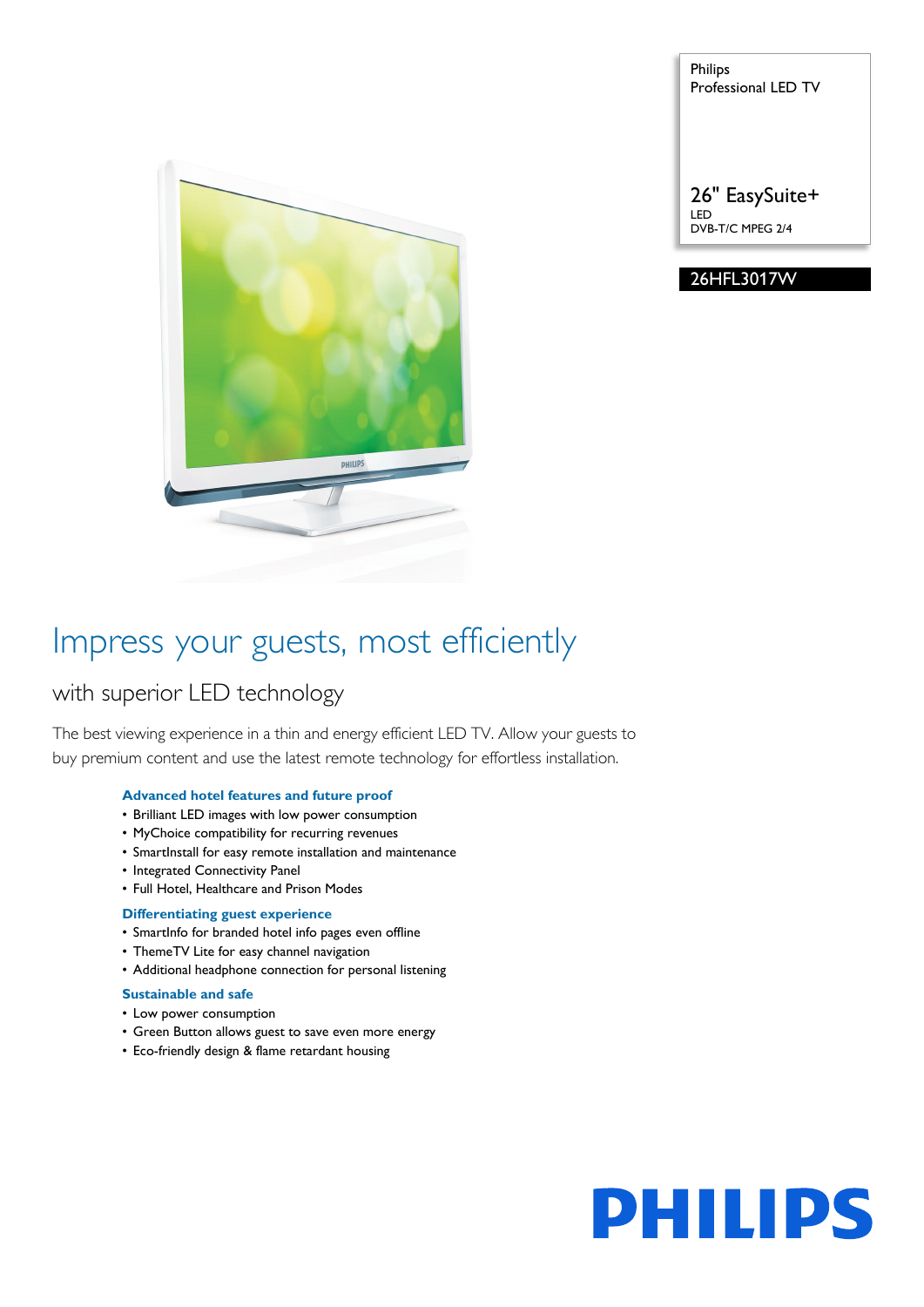#### Professional LED TV 26" EasySuite+ LED, DVB-T/C MPEG 2/4

## **Highlights**

#### **LED**



The most advanced LED lighting technology in this TV combines an eye-catching minimalistic design with stunning image quality as well as the lowest power consumption in its category. On top of that, LED lighting technology does not contain any hazardous materials. Thus, with LED backlight you can enjoy low power consumption, high brightness, incredible contrast, sharpness and vibrant colors.

#### **Hotel, Hospital, Prison Mode**

All required features for professional use in environments where more is required than in a living room. From volume and menu locking to more rigorous material testing, energy saving, anti-theft remote controls and dedicated Heathcare and Prison features to allow for niche market applications.

#### **MyChoice compatible**



MyChoice offers a simple and low-cost way to offer your guests premium TV channels. At the same time it delivers an additional revenue stream which allows you to recover your initial TV investment.

#### **ThemeTV Lite**

ThemeTV Lite offers an easy user interface that gives your guests the opportunity to navigate in the guest menu to find their own country channels, news and hotel information easily without the need of an interactive entertainment system.

#### **Integrated Connectivity Panel**

The Integrated Connectivity Panel allows your guests to seamlessly connect their personal devices to your TV without the need of any external Connectivity Panel.

#### **Green Button**

With the Green Button guests have the possibility to save even more energy on the TV by opting for a higher backlight dimming or by switching off the screen when listening to radio. Another way to reduce a hotel's operating cost while involving guests directly.

#### **Eco-friendly design**

Sustainability is integral to the way Philips does business. Philips TVs are designed and produced according to our EcoDesign principles aimed at minimizing overall environmental impact, through lower power consumption, removal of hazardous substances, lower weight, more efficient packaging and better recyclability. Philips TVs also have a special housing of flame retardant material. Independent tests carried out by emergency fire services have shown that whereas TVs can sometimes intensify fires

caused by external sources, Philips TVs will not contribute to the fire.

#### **SmartInstall**



SmartInstall makes installation and maintenance of your TVs effortless. With a simple to use web tool, you can now remotely configure and install your TVs without visiting any rooms! This saves you time and makes sure your guests are not disturbed. Whether it is updating the hotel info pages or installing new channels, SmartInstall can handle all.

#### **SmartInfo**

SmartInfo allows you to provide hotel or city information to your guests through Hotel Info. Your guests have access to hotel info pages which can be changed regularly and easily to keep your guests up to date with all the latest developments in your hotel.











**Smart**Install

26HFL3017W/10